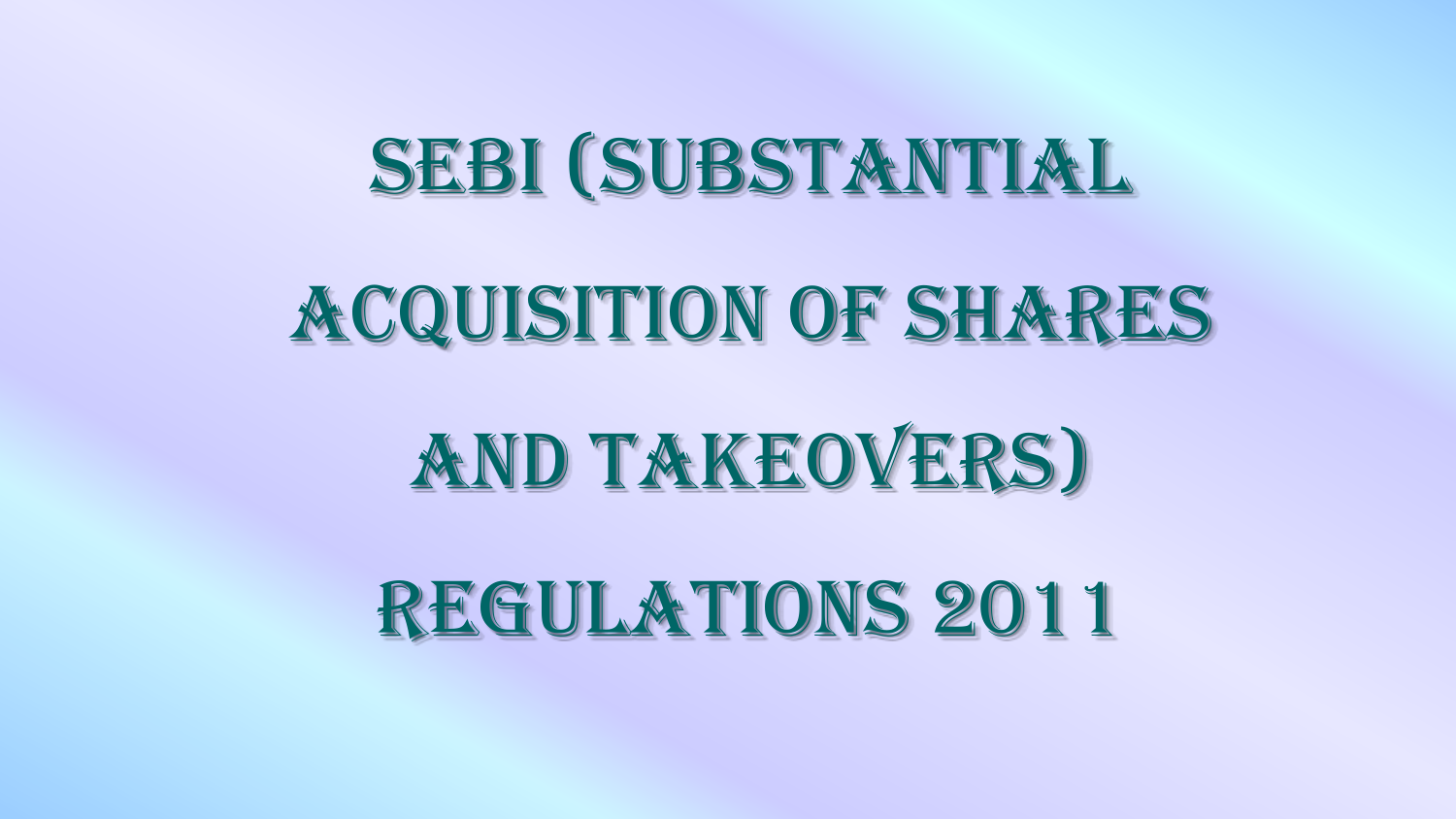### **SEBI (Substantial Acquisition of Shares and Takeover) Regulations 2011**

#### 1. Evolution of New Code

- $\Box$  Committee formed under chairmanship of Shri Achutan
- $\Box$  Suggested a new set of regulations
- $\Box$  Open for public comments from July 19 to August 31.
- $\Box$  Most of the proposals accepted in SEBI Board meeting on July 28, 2011.
- **□ Regulations Notified on September 23, 2011.**
- 2. Applicability
	- $\Box$  Todirect and indirect acquisitions.
	- $\Box$  To listed companies.
	- $\Box$  With effect from October 23, 2011.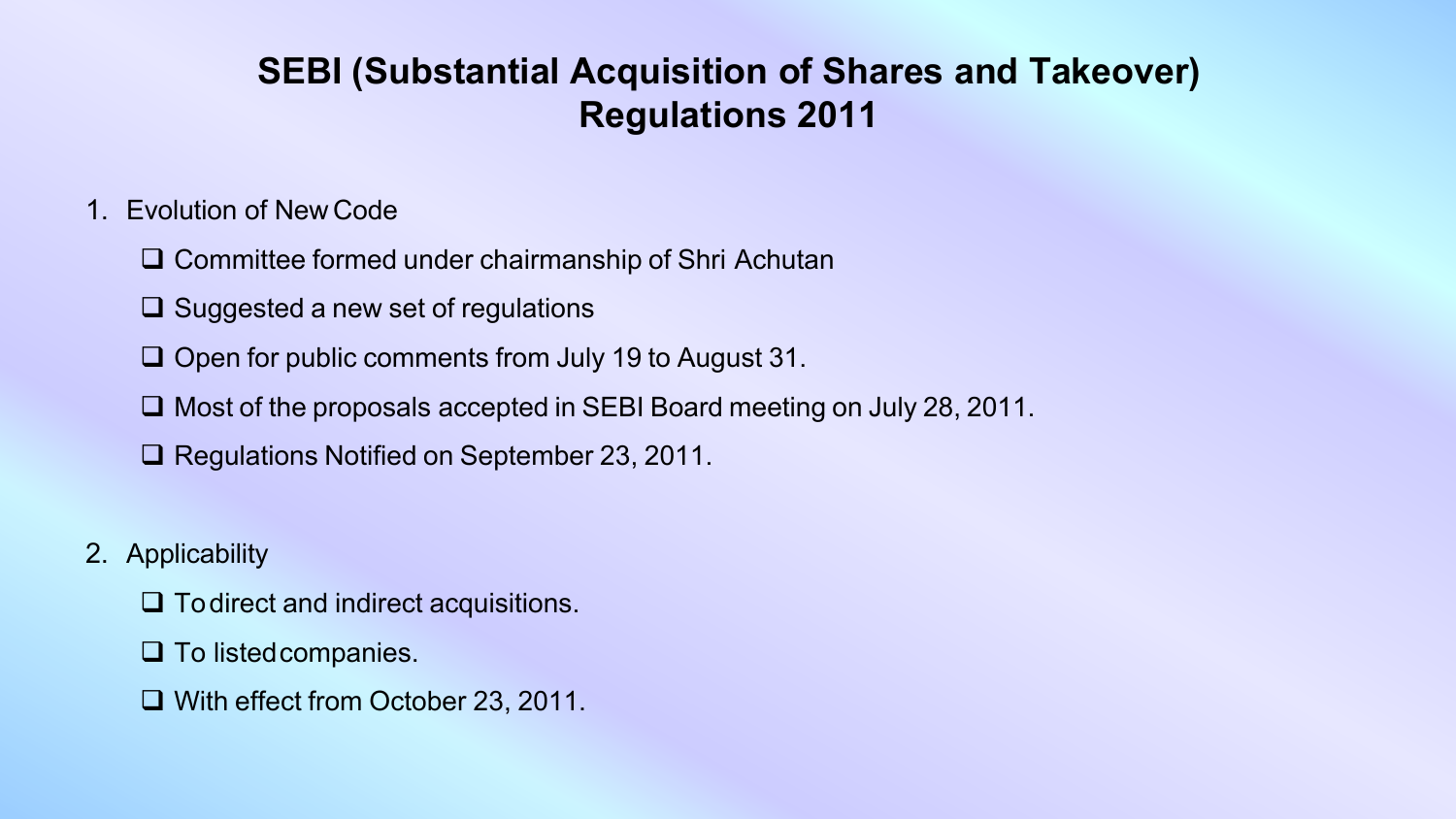#### **3. New and Important Definitions**

- $\Box$  "acquirer" means any person who **acquires shares, voting rights, control over a target company** acquirer can be anyone:
	- a natural person
	- corporate entity
	- any other legal entity
	- Even a foreign National
	- $\Box$  Frequently traded Shares. "Frequently traded shares" means shares of a target company, in which the
		- traded turnover on any stock exchange during the 12 calendar months preceding the calendar month in
		- which the public announcement is made, is **at least 10%** of the total number of shares of such class of
		- the target company. In case share capital not identical , take weighted average
- **□ Enterprise Value. "Enterprise value" means:**
- The value calculated as market capitalization of a company plus debt , minority interest and preferred shares, minus total cash and cash equivalents
	- $\Box$  Identified date.:Date falling on the 10<sup>th</sup> working day prior to the commencement of the tendering period,for the purposes of determining the shareholders to whom the letter of offer shall be sent.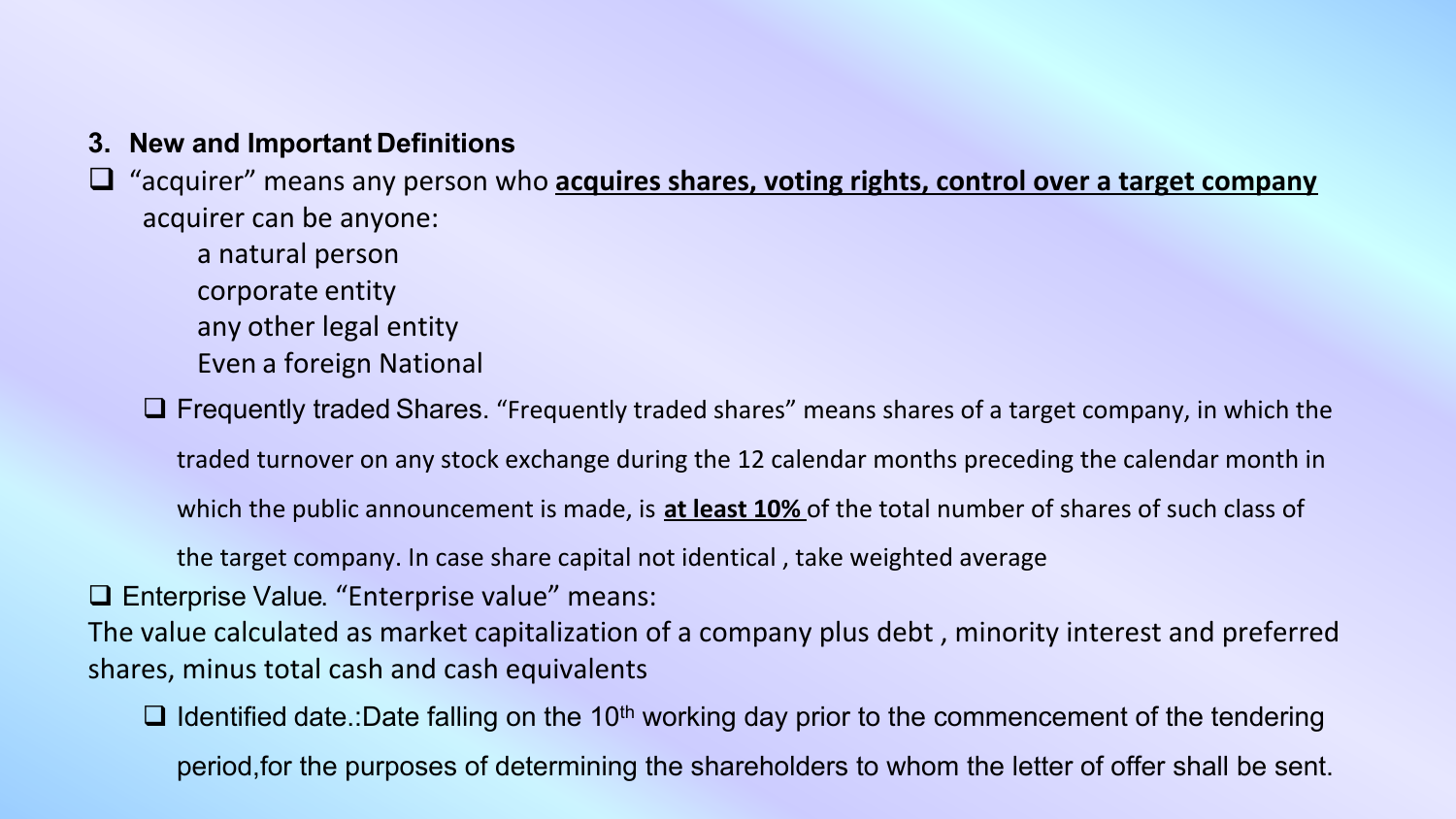#### **V** Controls means right to appoint majority of the directors, control the **management, policy decisions exercisable by a person or persons acting individually or in concert**

 $\Box$  Immediate Relative: Spouse of a person and includes parent, brother, sister or child of such person or of the spouse.

□ Promoters and Promoter Group brought in line with SEBI (ICDR) Regulations.

 $\square$  Shares:Include Depository receipts with voting rights

#### **4. Initial Acquisition**

 $\Box$  Threshold limit increased to 25%.

 $\Box$  Acquires shares which taken together with shares already held is 2.5% or more-To make a public announcement for an open offer.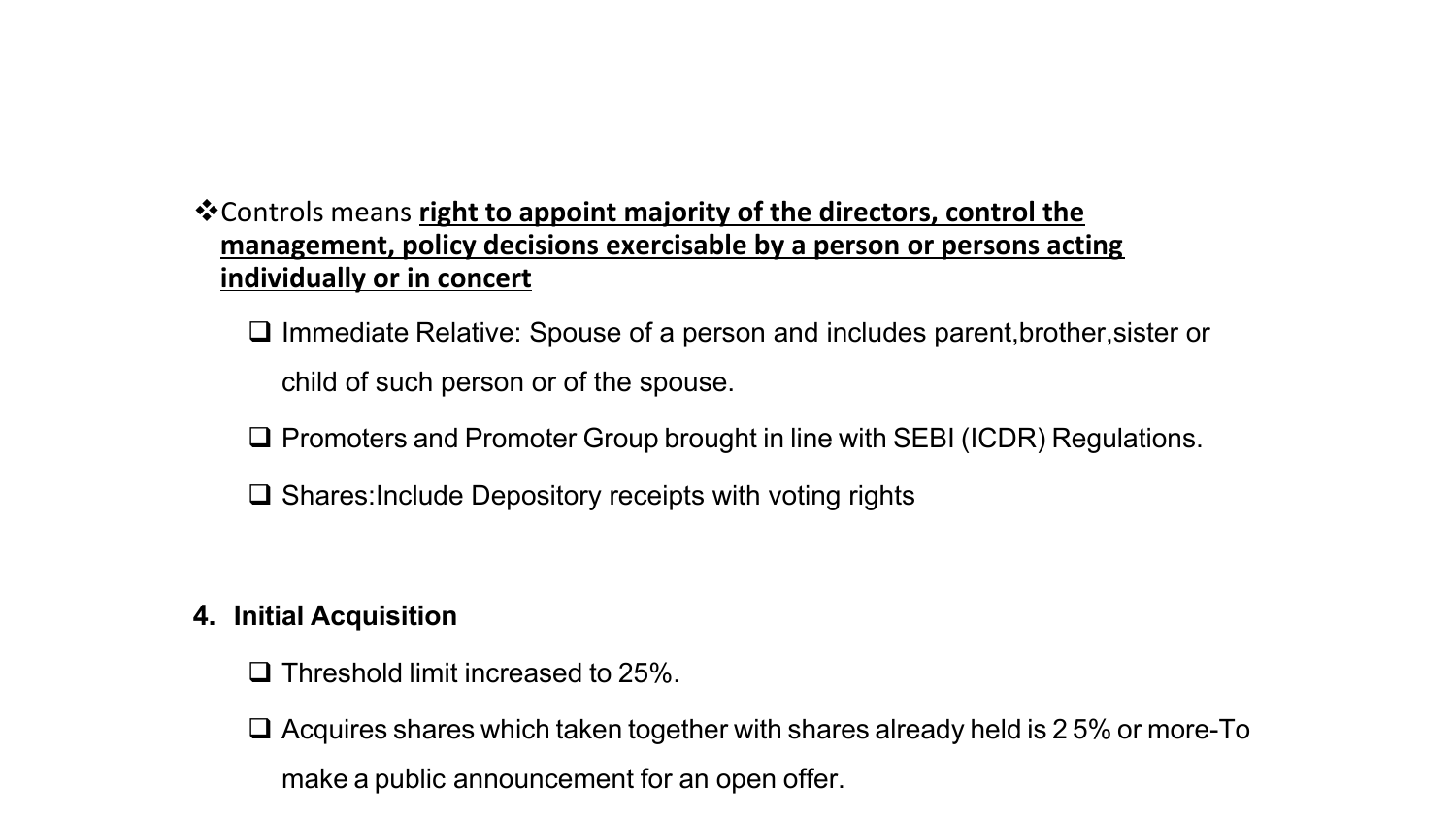#### $*$  "Volume weighted average market price" means (No. of equity shares traded on a **stock exchange \* Price of each equity share)/ total no. of equity shares traded on the stock exchange**

- **\*** "Wilful defaulter" means any person who is categorized as a wilful defaulter by any bank or financial institution or consortium thereof, in accordance with the guidelines on wilful defaulters issued by the **Reserve Bank of India** and includes any person whose director, promoter or partner is categorized as such
- **V**No acquirer shall acquire shares or voting rights in a target company which taken together with shares or voting rights, if any, held by him and by persons acting in concert with him in such target company, entitle them to exercise **25% or more of the voting rights** in such target company unless the acquirer makes a public announcement of an open offer for acquiring shares of such target company in accordance with these Regulations
- **\*** Substantial Acquisition: No acquirer, who has acquired and holds in shares or voting rights in a target company entitling them to exercise **25%** of the voting rights in the target company but less than the maximum permissible non-public shareholding, shall acquirer within any f.y additional shares or voting rights in such target company entitling them to exercise **5% or more** of the voting rights in such target company unless the acquirer makes a public announcement of an open offer for acquiring shares of such target company in accordance with these Regulations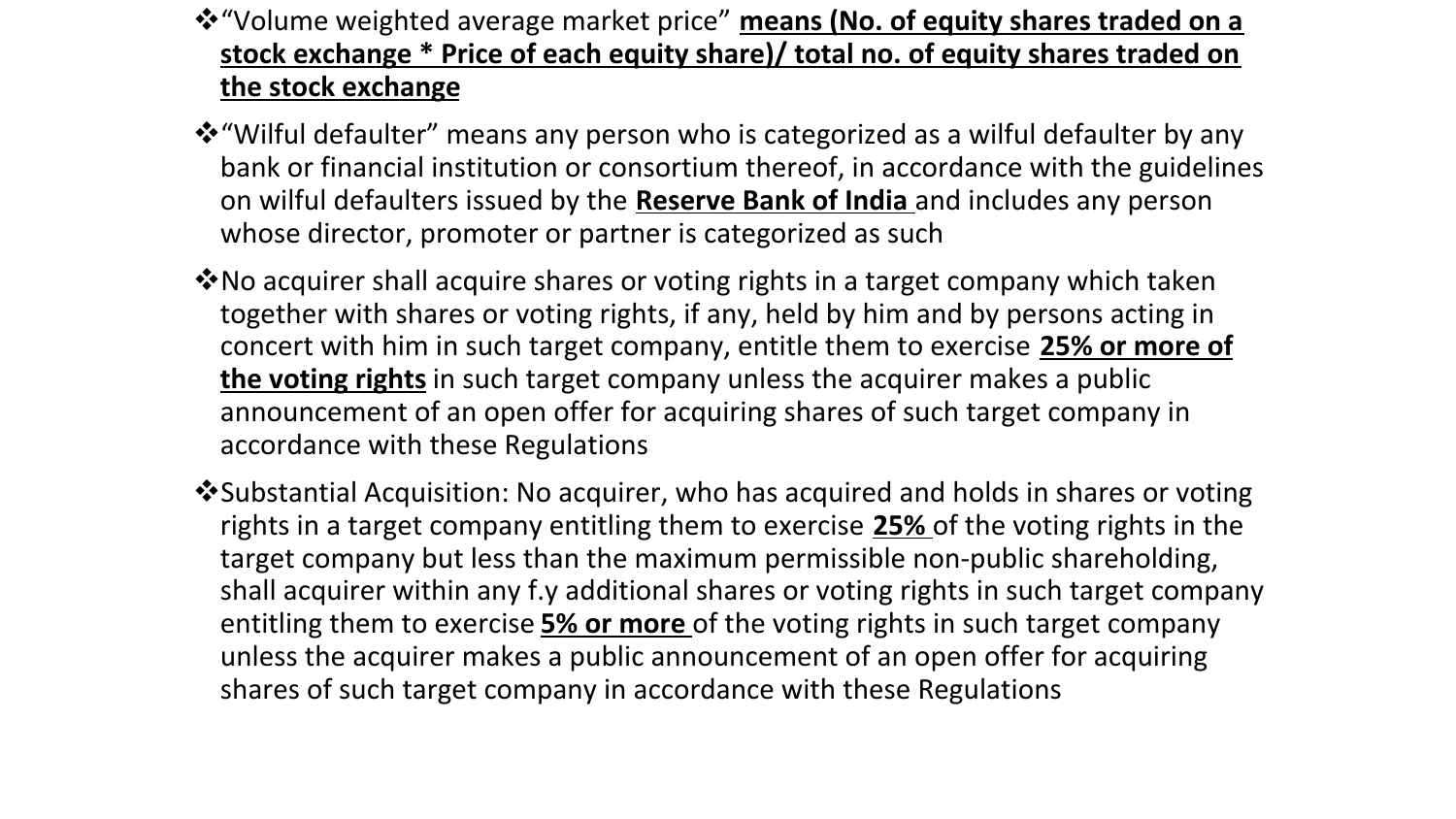- **V** Substantial acquisition of shares or voting rights as contained in regulation 3 of SEBI(SAST) Regulations shall not apply to acquisition of shares of a company by the promoters in terms of the provisions of chapter VI-A of SEBI (ICDR) Regulations, 2009-Dissenting shareholders in case amount utilized on the objects stated in the Memorandum is less than 75% and at least 10% of the shareholders who voted in the general meeting.
- **\*** Maximum number of shares which can be held by promoters in a listed company is **75% of share capital**
- For acquisition or holding of shares or voting rights in a target company, the acquirer have to make **a public announcement of an open offer**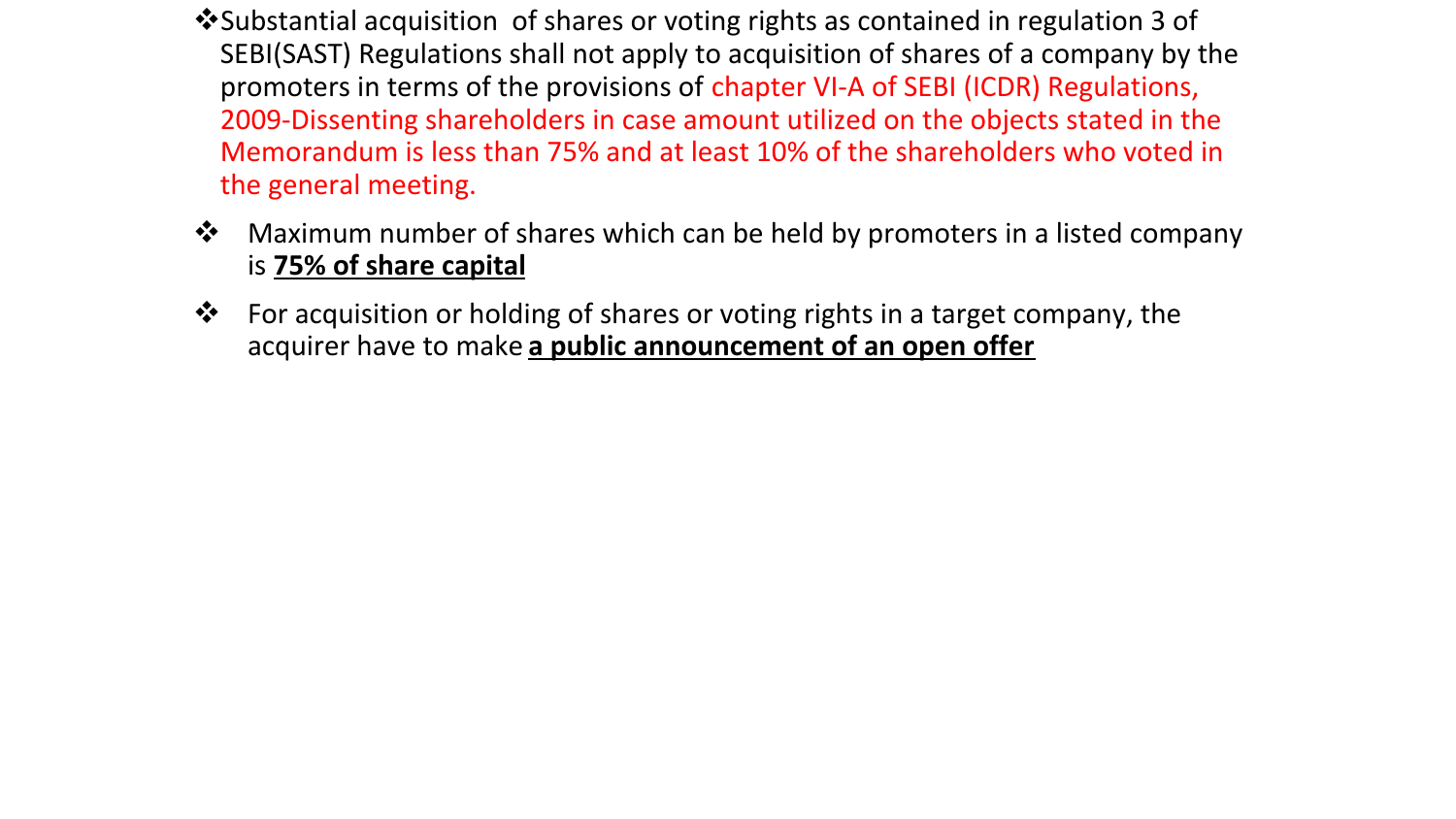- \*The market capitalization of the target company shall be taken into account on the basis of the **volume-weighted average market price** of such shares on the stock exchange for a period of 60 trading days preceding the earlier of, the date on which the primary acquisition is contracted, and the date on which the intention or the decisions to make the primary acquisition is announced in the public domain
- **Volum** the event the acquirer makes a public announcement of an open offer for acquiring shares of a target company in terms of Regulations 3,4 or 5 he may delist the company in accordance with provisions of the **SEBI (delisting of equity shares) Regulations, 2009**
- \*In the event of the failure of the delisting offer made by the acquirer, through the manager to the open offer, shall **within five working days** from the date of the announcement under regulation 5A(2), file with the board, a draft of the letter of offer
- **\*An acquirer, who together with persons acting in concert with him, holds share or** voting rights in a target company entitling them to exercise **25% or more but less than the maximum permissible non-public shareholding**, shall be entitled to **voluntarily** make a public announcement of an open offer for acquiring shares
- **Verourman** an acquirer or any person acting in concert with him has acquired shares of the target company in the preceding **52 weeks** without attracting the obligation to make a public announcement of an open offer, he shall not be eligible to voluntarily make a public announcement of an open offer for acquiring shares under this regulation.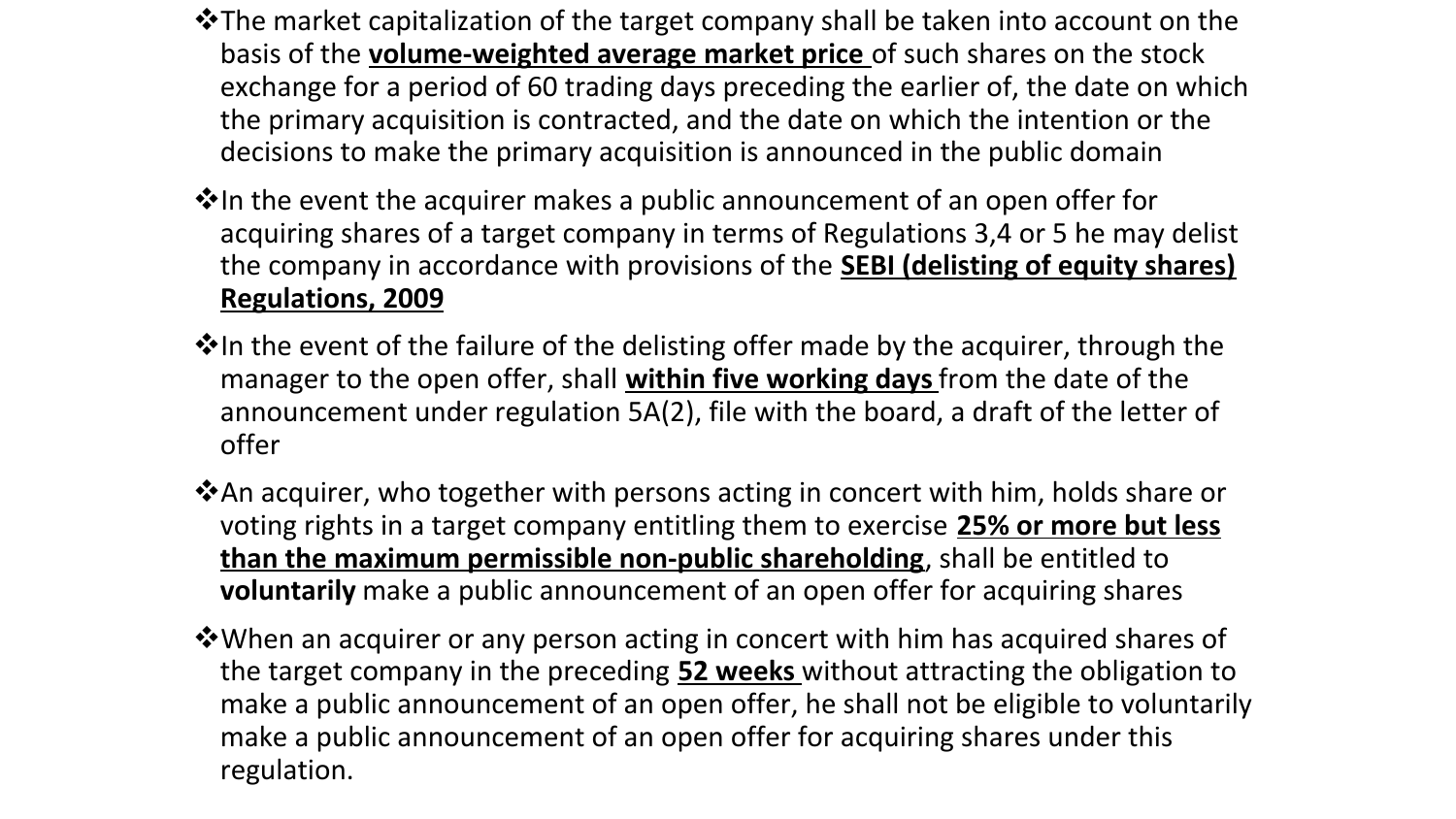- **V**An acquirer, who have made a public announcement to acquire shares of a target company shall not be entitled to acquire any shares of the target company for a period of **6 months** after completion of the open offer
- **V**No persons **who is a wilful defaulter** shall make a public announcement of an open offer for acquiring shares
- **V**The open offer for acquiring shares to be made by the acquirer shall be for at least **26% of total shares** of the target company, as of 10 working day from the closure of the tendering period

**V**Whether partly paid up shares be tendered in the open offer:

- Yes, partly paid up shares can be tendered in the open offer
- Offer price for partly paid up shares shall be computed as the difference between the offer price and the amount due towards calls-in-arrears including calls remaining unpaid with interest, if any, thereon
- **Vou Conditional offer** an offer in which the acquirer has stipulated a minimum level of acceptance
- **\*** An open offer is required to be kept open for **10 working days**
- **V**Whether a share holder who once tendered his shares in the open offer made by the acquirer can withdraw his request:
- No he cannot withdraw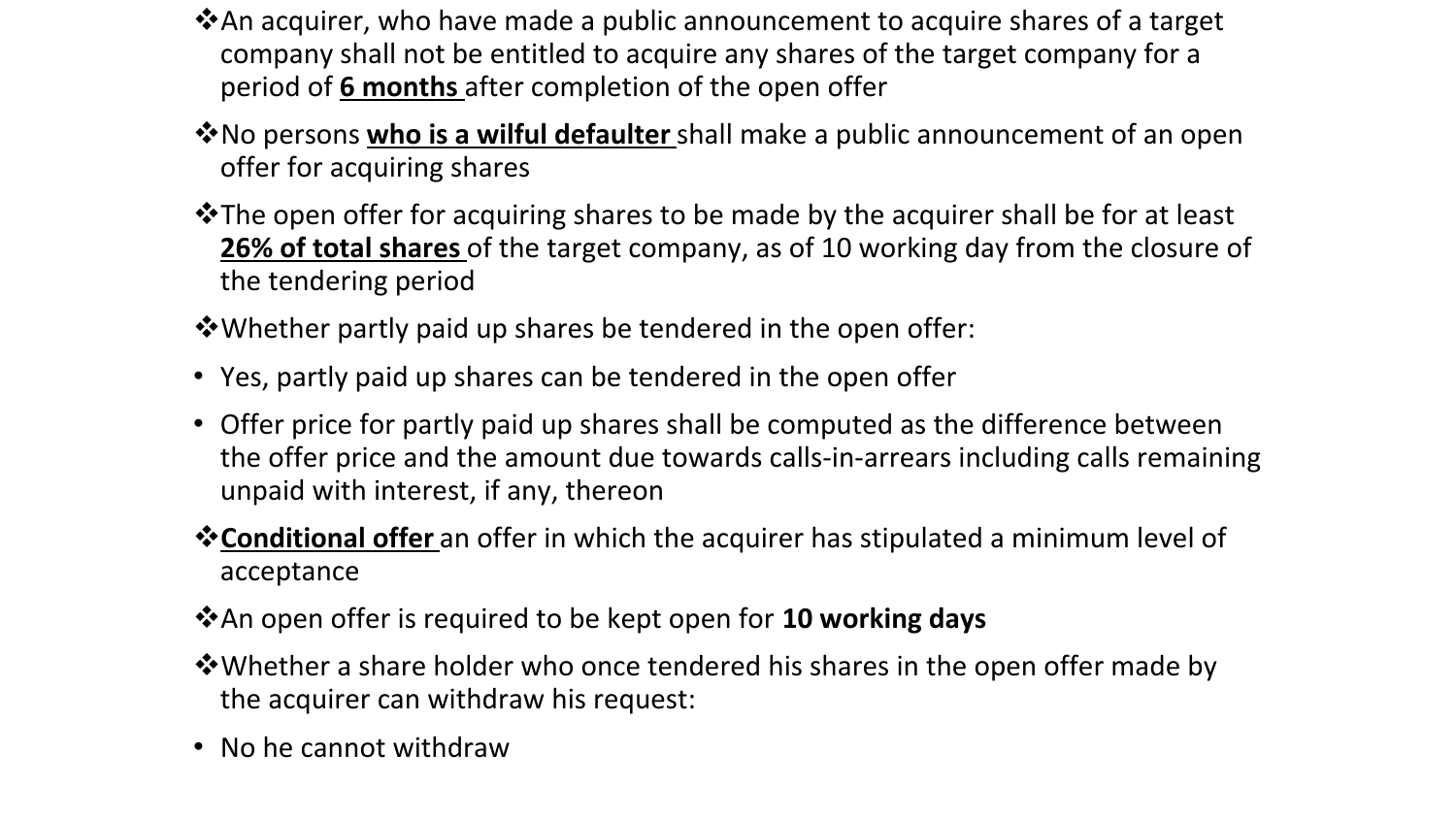- vWhat are the obligations on the part of the manager to the open offer prior to the public announcement being made:
- To ensure that the acquirer is able to implement the open offer
- To ensure that the acquirer have made firm arrangements for funds through verifiable means to meet the payment obligations under the open offer
- Persons Acting in Concert:PAC-Shared Objective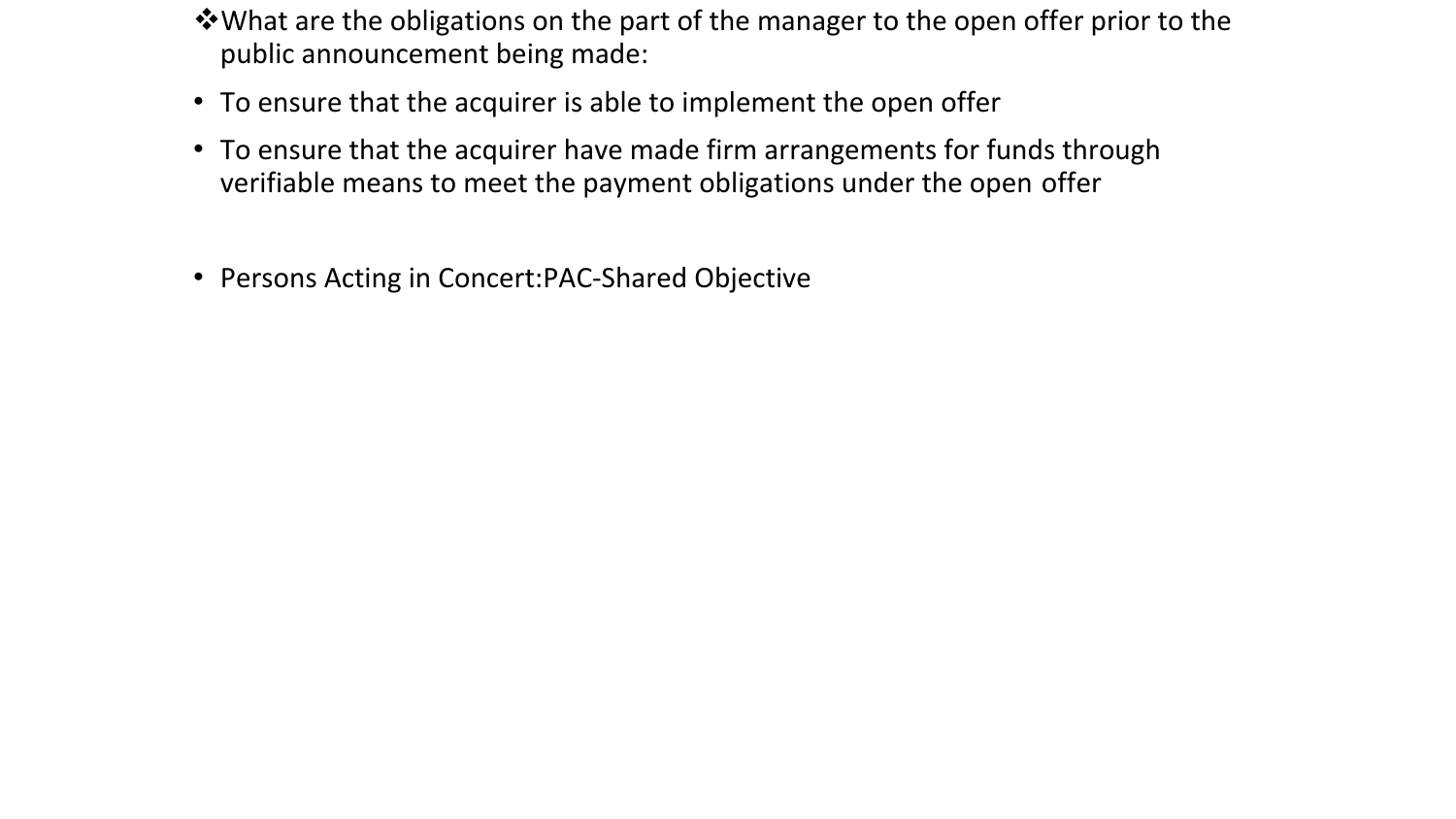#### **5. Existing Vs Proposed Creeping Acquisition**



#### **6. Creeping Acquisitions**

 $\Box$  From 25% to 75%-Creep by 5% every financial year.

 $\Box$  Only purchase will be considered- No netting off.

 $\Box$  If no change in share capital-How to calculate.

 $\Box$  If change in share capital due to fresh issue difference between pre -issue holding and post

issue holding- treated as additional Acquisition.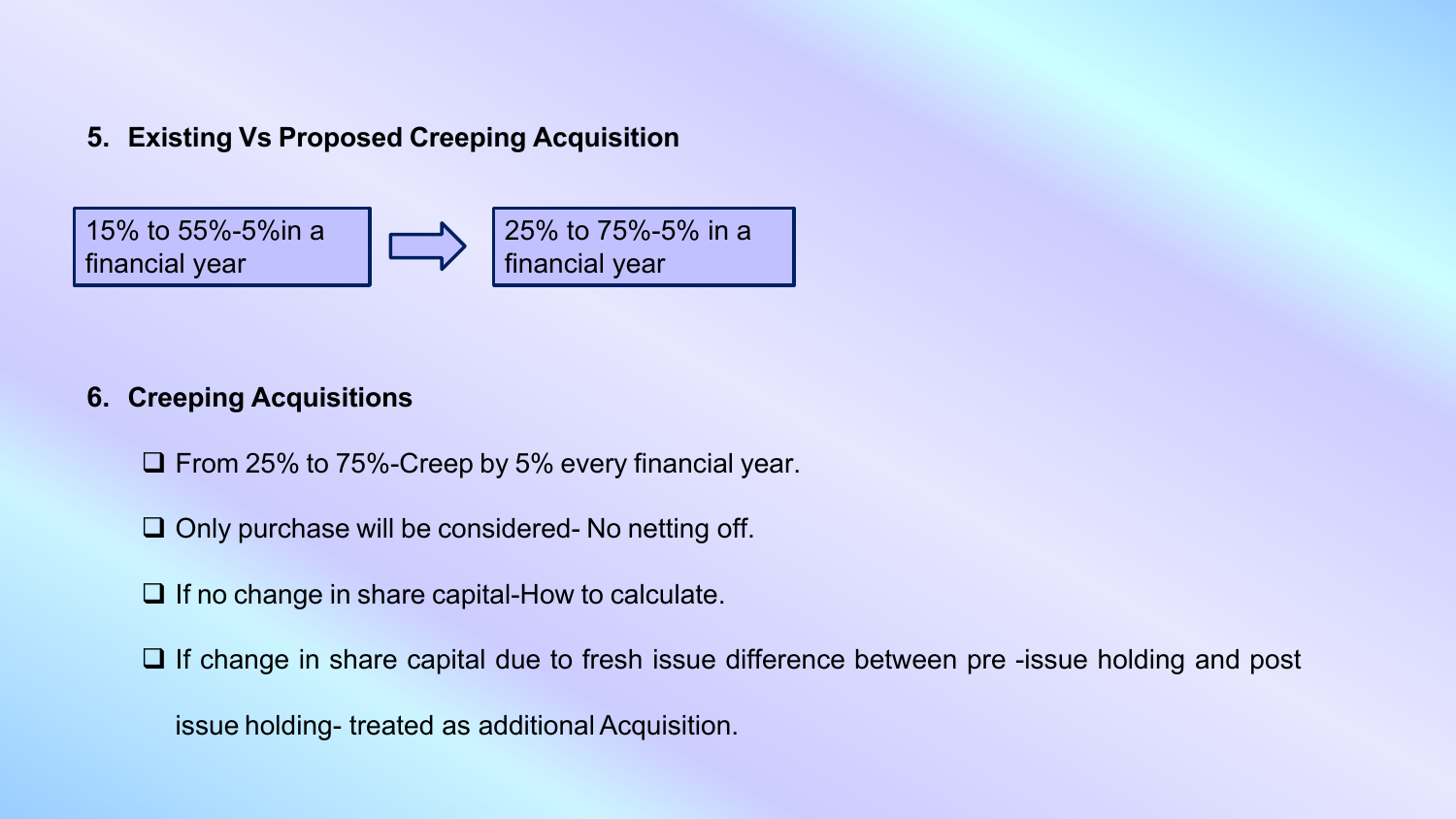#### **7. Additional and Creeping**

 $\Box$  Individual acquisitions also will be considered for purpose of trigger, irrespective of aggregate holding of group.

**□ Illustration : Promoter Group of 6 persons. TotalHolding 38%. An individual holding 22% acquires** shares. Holding crosses 25%- will Trigger

#### **8. Illustration**

A holds 36% Group Holding 45%

By way of Preferential Allotment, A'sHolding is 41.5%. Group Holding is only 48%



 $\Rightarrow$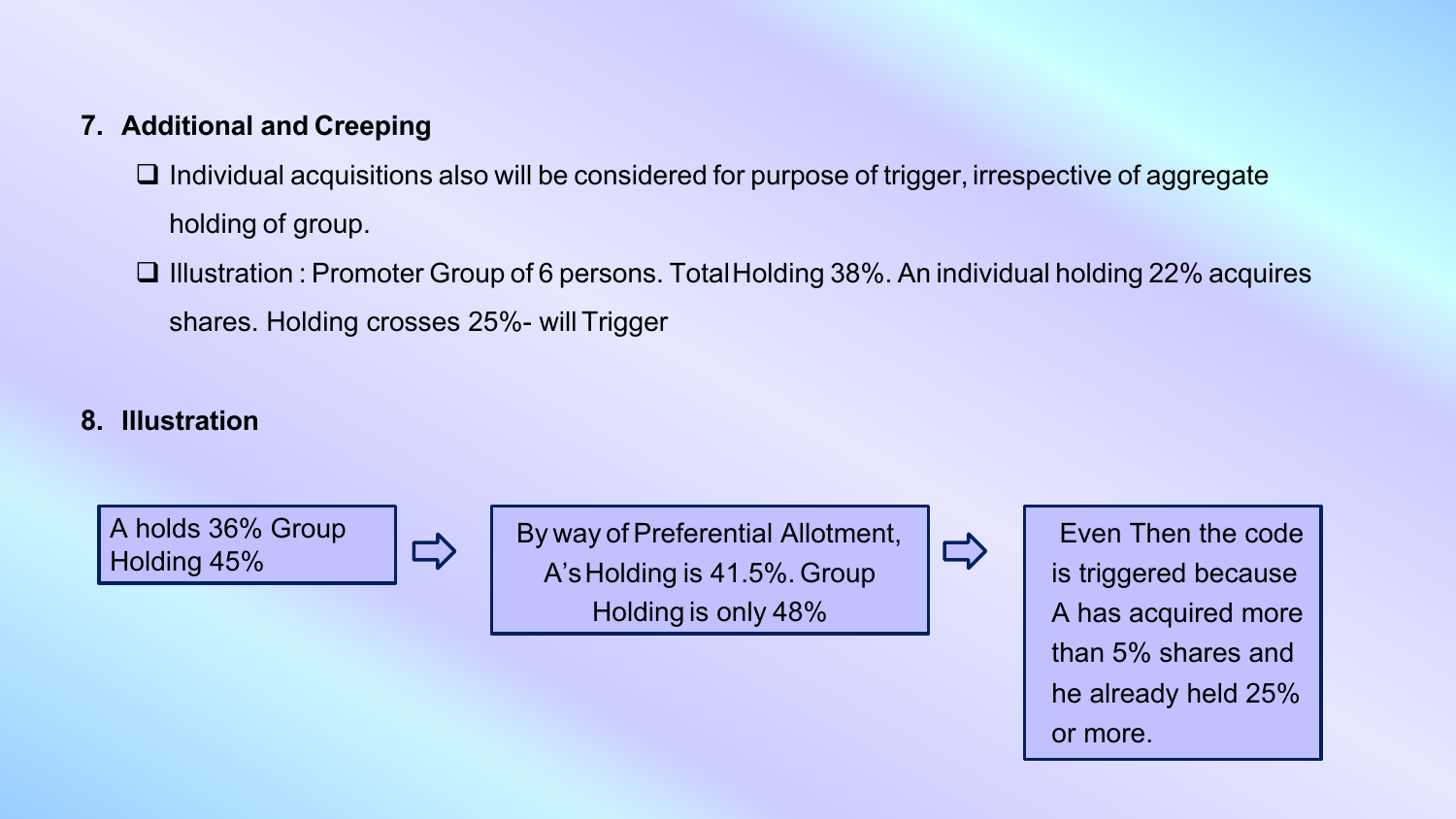#### **9. Control**

- $\Box$  Acquisition of control with or without acquisition of shares will require open offer.
- $\Box$  Acquire shares in a company which would help the acquirer and PAC's to exercise or direct the exercise of such percentage of shares as per regulation 3 would require a public announcement – Indirect Acquisition
- $\Box$  Current exemption of change in control under regulation 12 done away with.
- $\Box$  Acquirer + PAC's (Hold no shares in XYZ)

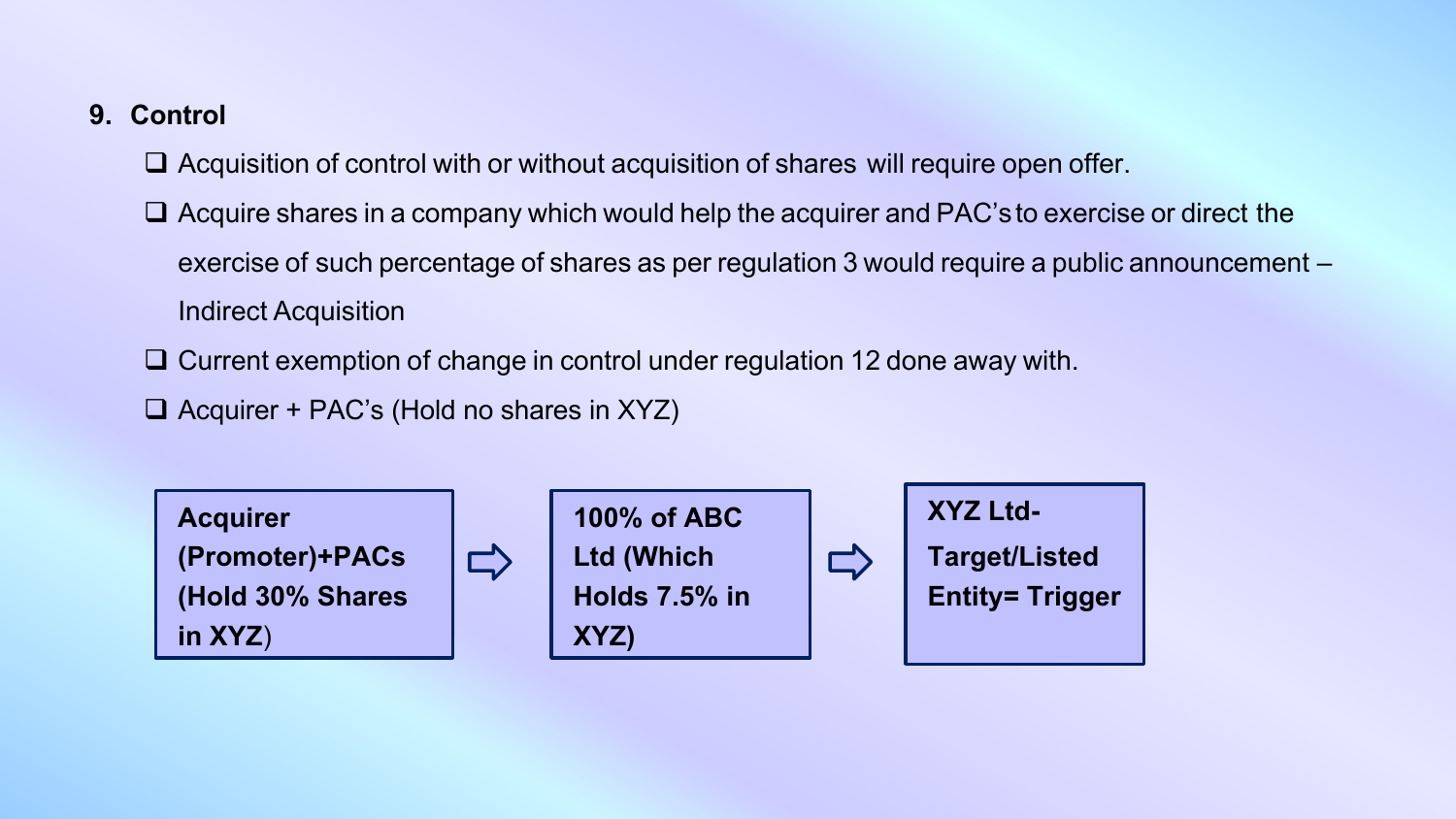#### **10.Illustration**



#### **11.Indirect Acquisitions**

 $\Box$  May be indirect but deemed direct acquisition if

- Target constitutes more than 80% of NAV of the business being acquired.
- Target constitutes more than 80% of turnover of the business being acquired.
- § Market capitalization of target is more than 80% of the enterprise value of the business being acquired.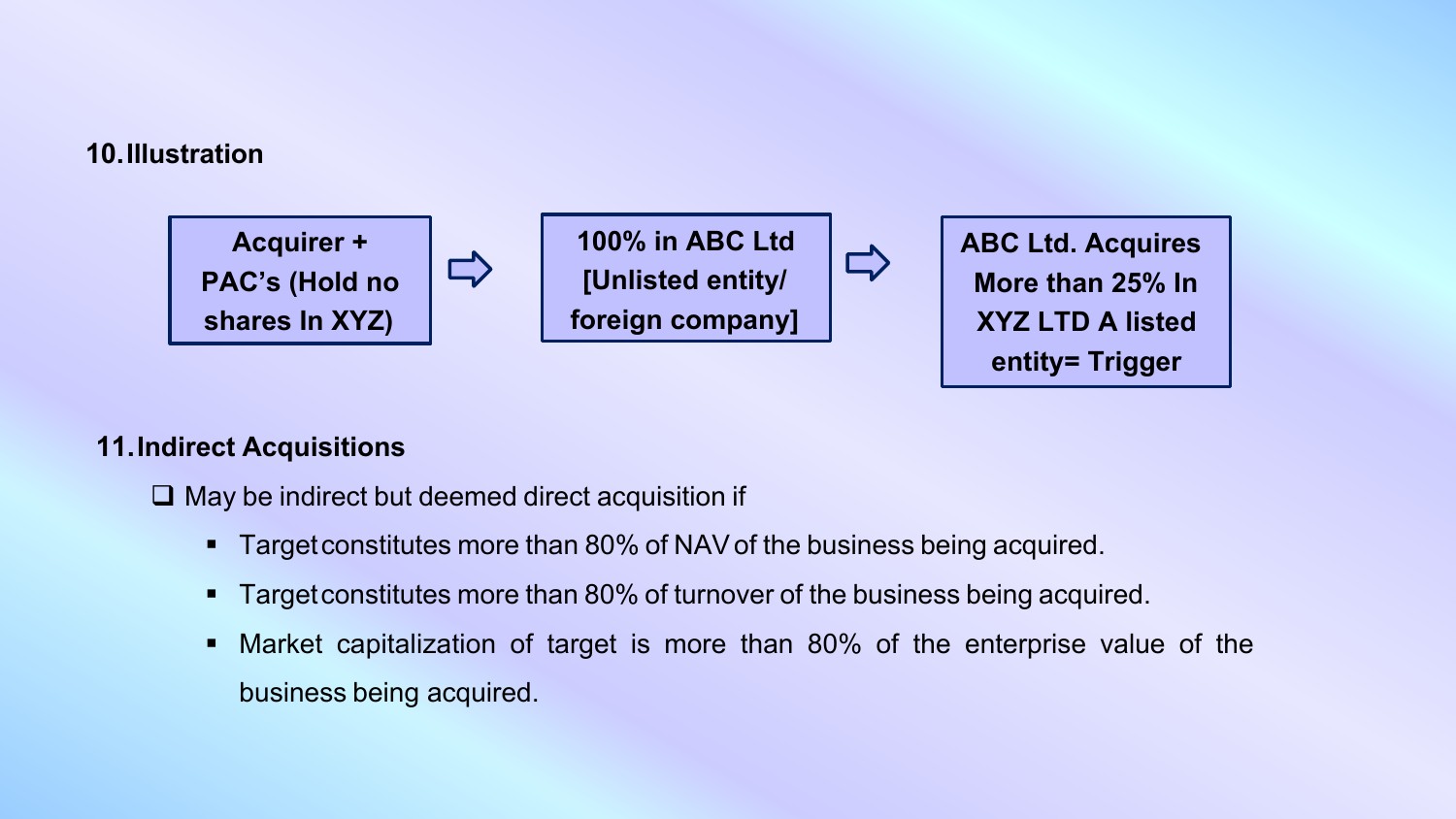#### **12.Voluntary Offers**

- $\Box$  Voluntary offer if holding 25%.
- $\Box$  Cannot make if any acquisition has been made in the last 52 weeks without triggering the code.
- $\Box$  Must acquire shares only in the open offer.
- $\Box$  Cannot acquire any shares for another 6 months after completion of open offer, except through another voluntary open offer.

#### **ADDITIONAL PROVISIONS**

- v Voluntary Offer can be made for a minimum of 10% and maximum not to exceed the maximum permissible non-public holding.
- $\cdot$  If a competitive BID is received, then HIKE to such number as the Acquirer deems fit.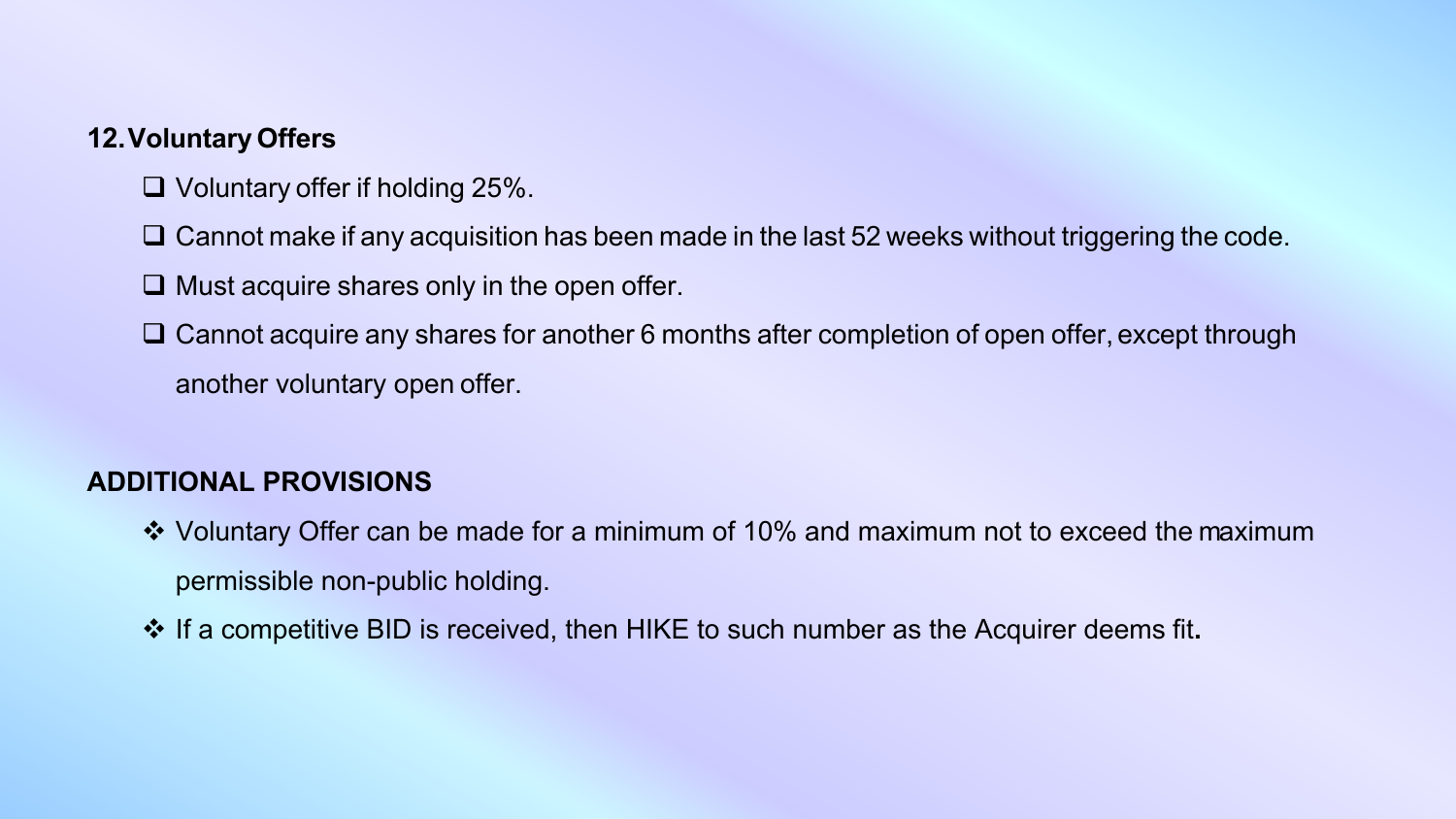#### **OFFER SIZE**

- $\cdot$  For a minimum of 26% of the outstanding capital as on 10 days after the closure of the tendering period, shall take into account all pending conversions during this period.
- \* Post offer– If the holding of acquirer exceeds the limits specified in SCRR(Securities Contract Regulation Rules), then reduce within the time specified in SCRR.
- $\cdot$  Cannot make a delisting offer for a period of 12 months after closure of offer.

#### **OFFER PRICE**

- ❖ Instead of merely taking the closing price volume, weighted market price will be taken
- $\cdot$  Parameters laid down for frequently traded & infrequently traded shares
- v Parameters laid down for direct control & indirect control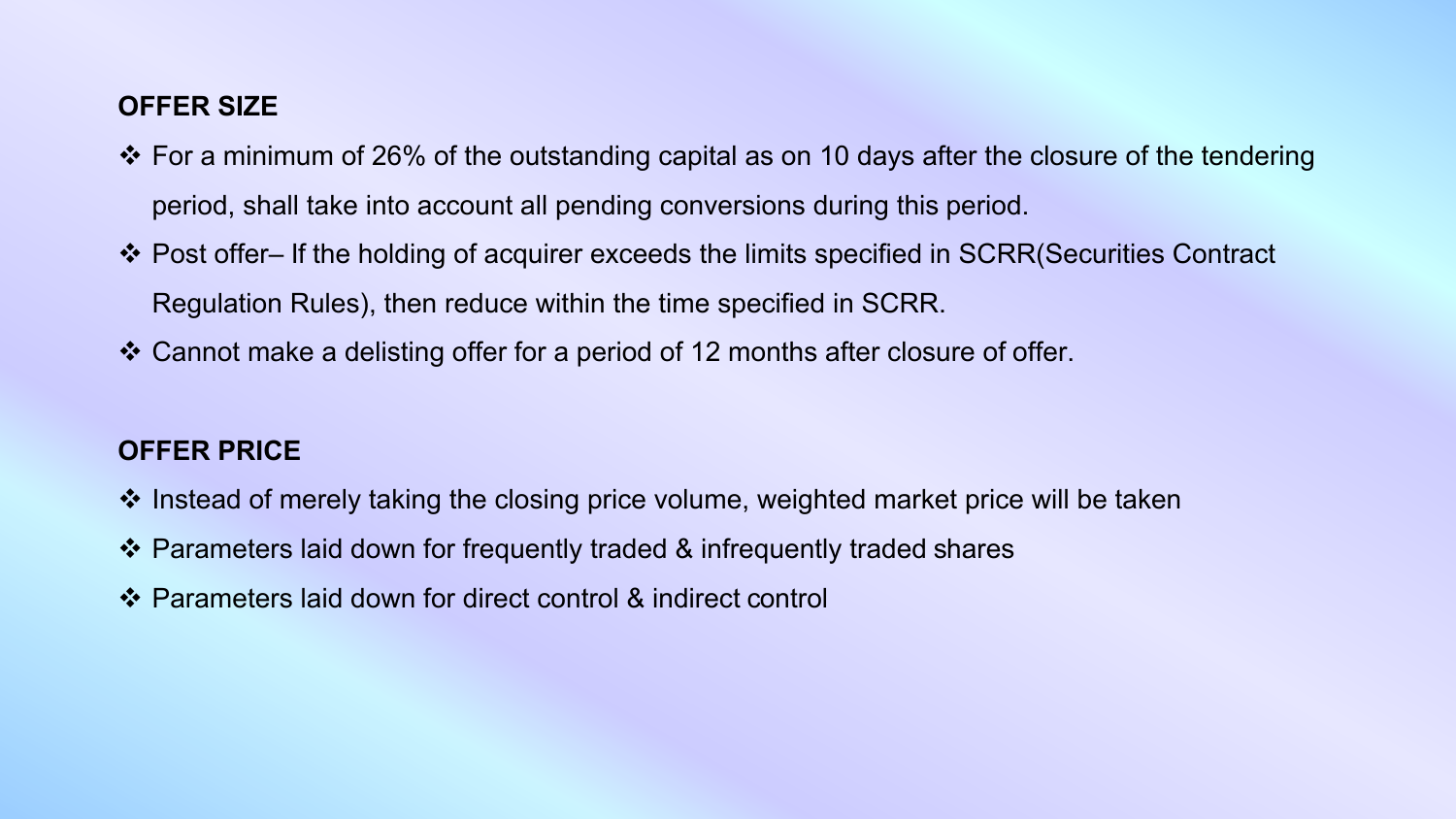| <b>Highest of the following</b>                         | <b>Frequently traded shares</b> | <b>Not frequently traded shares</b>              |
|---------------------------------------------------------|---------------------------------|--------------------------------------------------|
| Share Purchase agreement                                | Yes                             | Yes                                              |
| <b>Volume Weighted Average</b><br>price during 52 weeks | Yes                             | Yes                                              |
| Highest price during 26 weeks                           | Yes                             | Yes                                              |
| Weighted average Market<br>Price in sixty trading days  | Yes                             | <b>Company alongwith Manager</b><br>shall decide |

#### **Mode of Payment**

- v By Cash
- v By Issue, Exchange OR Transfer of Listed Equity Shares
- v By Issue, Exchange OR Transfer of Listed Debt Securities
- v By Issue, Exchange OR Transfer of Convertible Securities, entitling the holder to acquire Listed Equity Shares
- $\div$  Combination of the above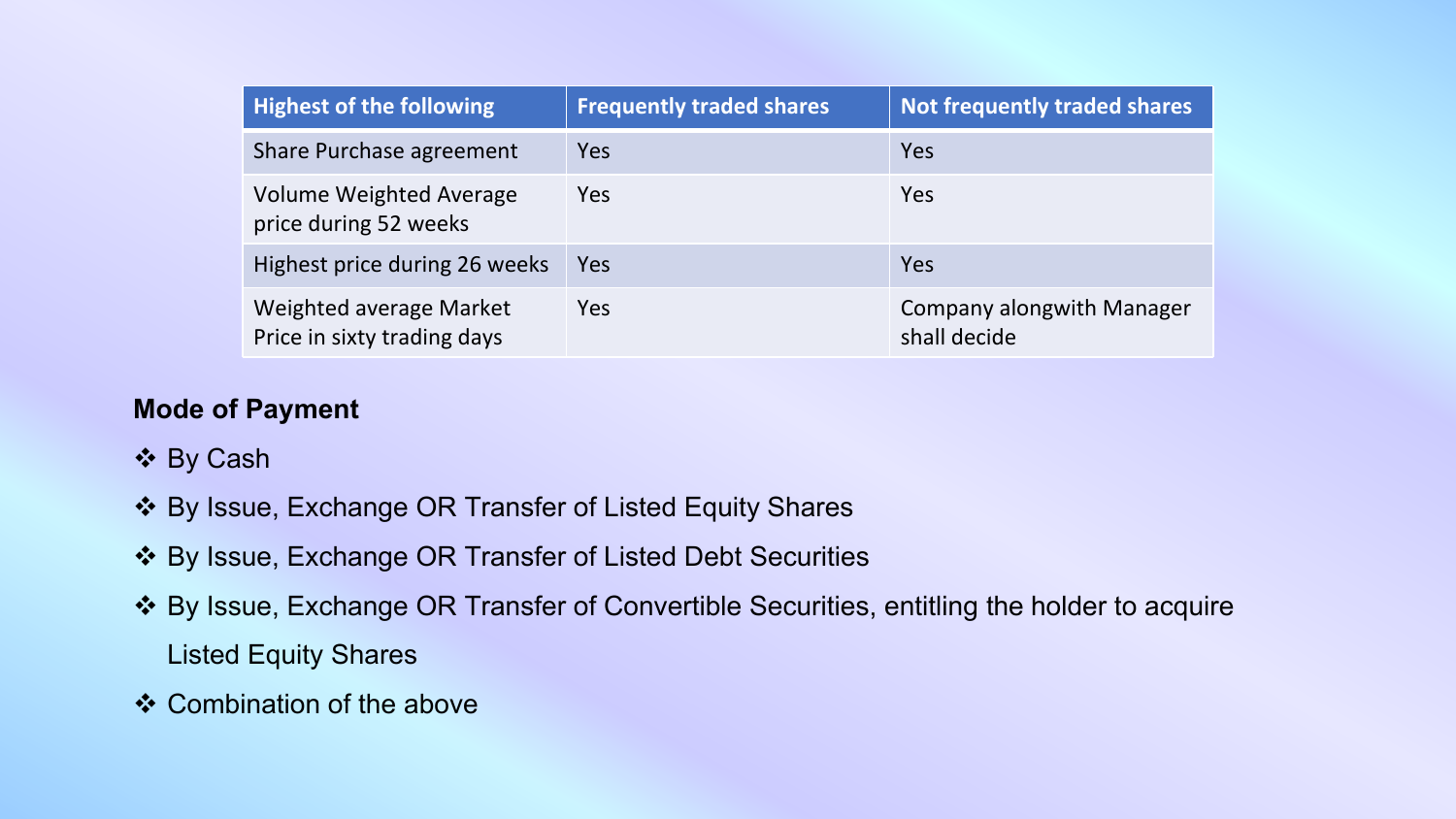#### **SEBI (Substantial Acquisition of Shares and Takeover) Regulations 2011**

#### **Exemptions**

#### **Inter-Se Transfer**

- ❖ Only Amongst immediate relatives
- ◆ Amongst Promoters Shown as such in the Shareholding Pattern Filed with Stock Exchanges in the last 3 years
- ❖ Amongst Company & its Holding Company
- ❖ Amongst Company & Its Subsidiaries
- ❖ Amongst Holding Company & Subsidiaries of Holding Companies
- v Amongst the Company & Its Shareholders holding not less 50% of the Share Capital
- v Amongst the Company & Other Companies where the Same Persons hold not less than 50% of the Share Capital
- ❖ Amongst Persons acting in Concert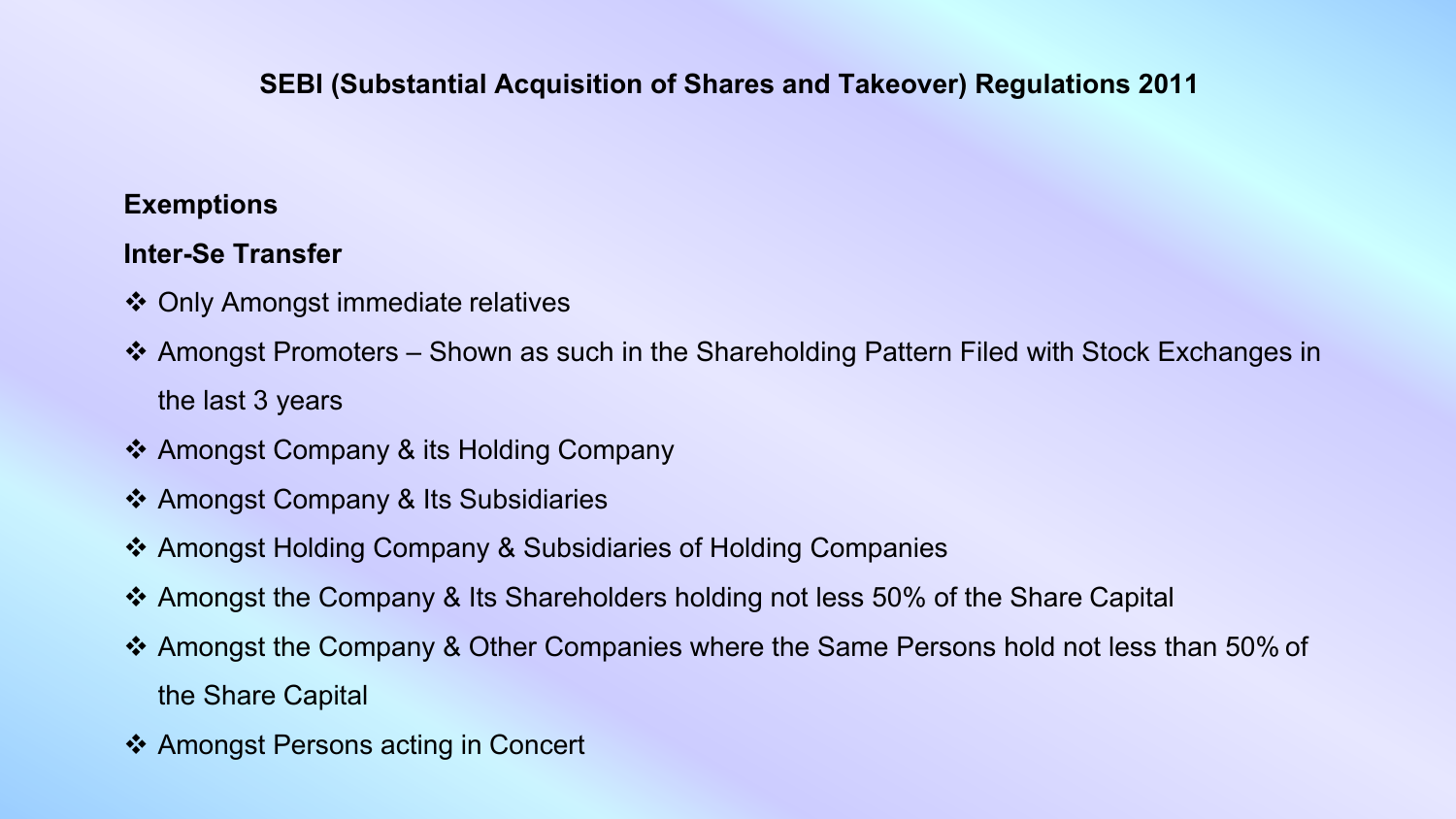#### **Other Conditions**

- v Acquisitions by Stock Broker, Merchant Banker, Underwriter Etc.
- v Acquisition of Shares by a Commercial Bank & Financial Institution Invocation of Pledge
- $\triangleleft$  Acquisitions pursuant to;
	- o A BIFR Scheme
	- o Arrangement, Merger, Amalgamation OR Reconstruction Approved by Court in India & Abroad
- $\triangleleft$  Acquisition pursuant to Delisting
- v Acquisition pursuant to transmission, succession or inheritance.
- v Acquisition by Operation of Sec.87(2) of the Companies Act, 1956
- v Acquisition under CDR, Provided APPROVED by Shareholders under the Postal Ballot
- v Pursuant to BUY BACK in Excess of 25% & in Excess of Creeping Acquisition Limit
- v Pursuant to RIGHT ISSUES Entitlement Beyond Entitlement (Not Renounced & subject to Pricing
- v Acquisition from State Level Financial Institution (SLFI)
- ❖ Acquisition by Promoters of target Company from VCF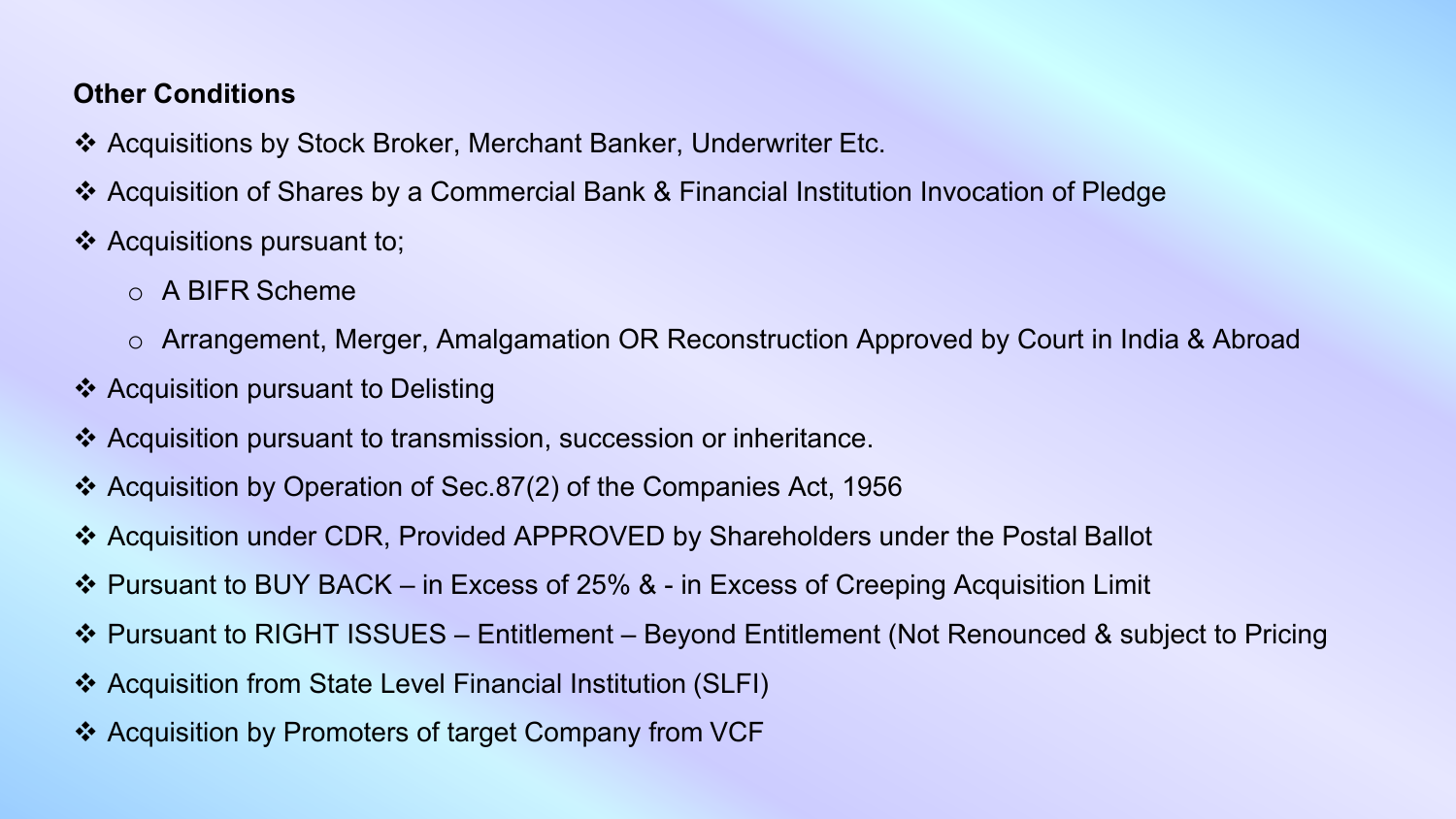#### **EXEMPTIONS – PROCEDURE**

- v For INTER-SE Transfer, From State Level Financial Institution & VCF Intimate Stock Exchange 4 working days before
- $\cdot$  For all Exemptions File a Report with Stock Exchange within 4 working days of Transaction
- $\cdot$  For Certain Transactions File Report with SEBI within 21 days, mainly INTER-SE, Buy Back, Rights, Acquisition U/s 87(2), CDR with fee of Rs.25,000/-

#### **OPEN OFFER PROCESS**

#### **Issue Public Announcement:Public Announcement and Detailed Public Announcement**

- **☆ When?**
- ❖ On the date of Purchase
- $\div$  Fixed Date of Conversion 2 working days prior
- $\cdot$  No Fixed Date of Conversion on the same date
- $\cdot$  Indirect Acquisition 4 working days from Primary Contract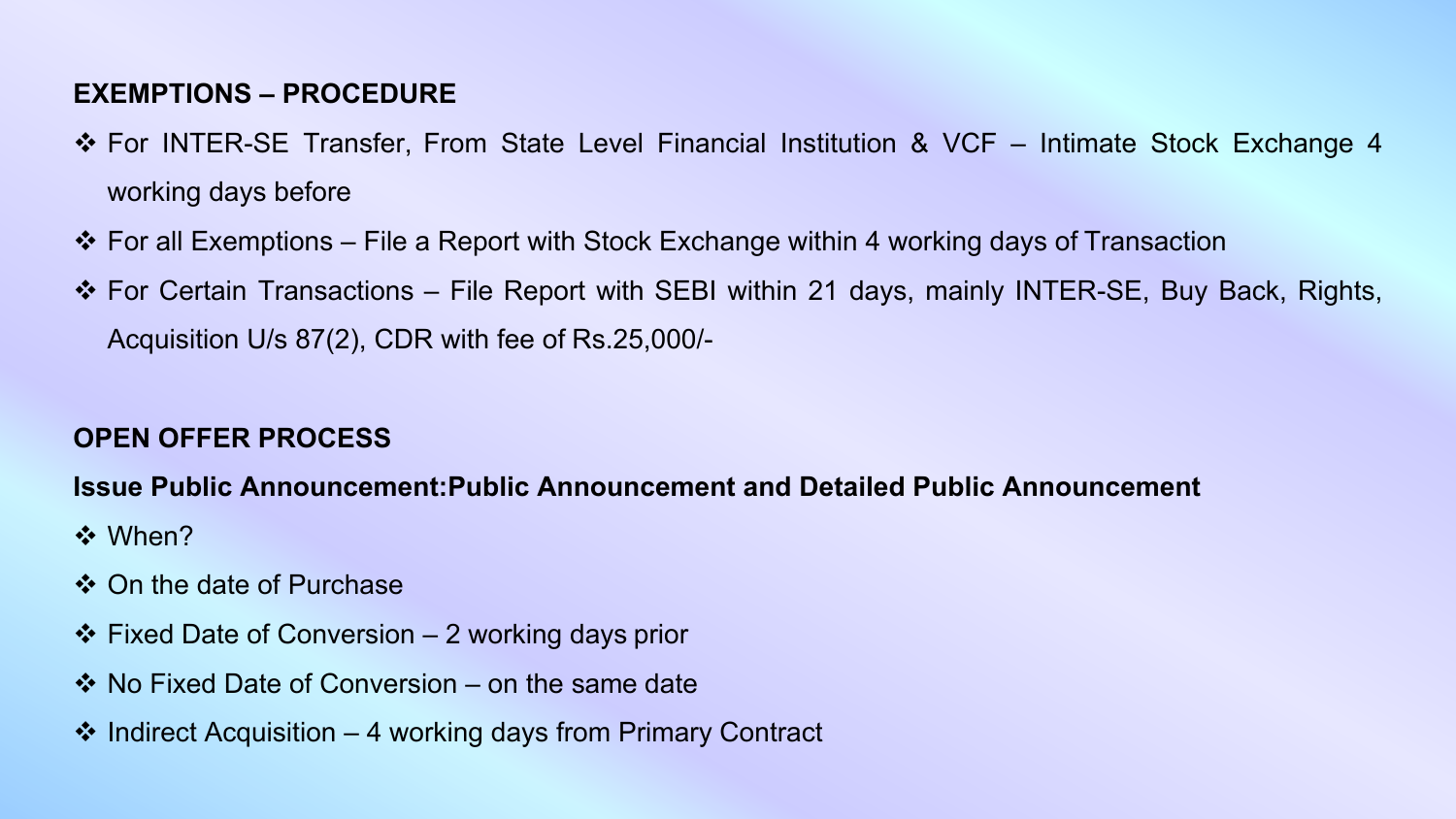#### **Open ESCROW ACCOUNT – within 2 working days of PA**

- ❖ Other Requirements;
	- $\circ$  Issue Detailed Public Statement within 5 working days & file on the same day with SEBI
	- o File Letter of Offer with SEBI within 5 working days DPS
	- o SEBI gives Observations within 15 working days
	- o Dispatch Letter of Offer within 7 working days of receipt of Observations
	- o Issue Advertisement -1 day before Offer Opens
	- $\circ$  Open the Offer within 12 days of receipt of Observations
	- $\circ$  Tendering Period 10 working days
	- $\circ$  Revision of Price not later than 3 working days before closure
	- o Shareholders cannot withdraw once Tendered
	- o Payment within 10 working days of Closure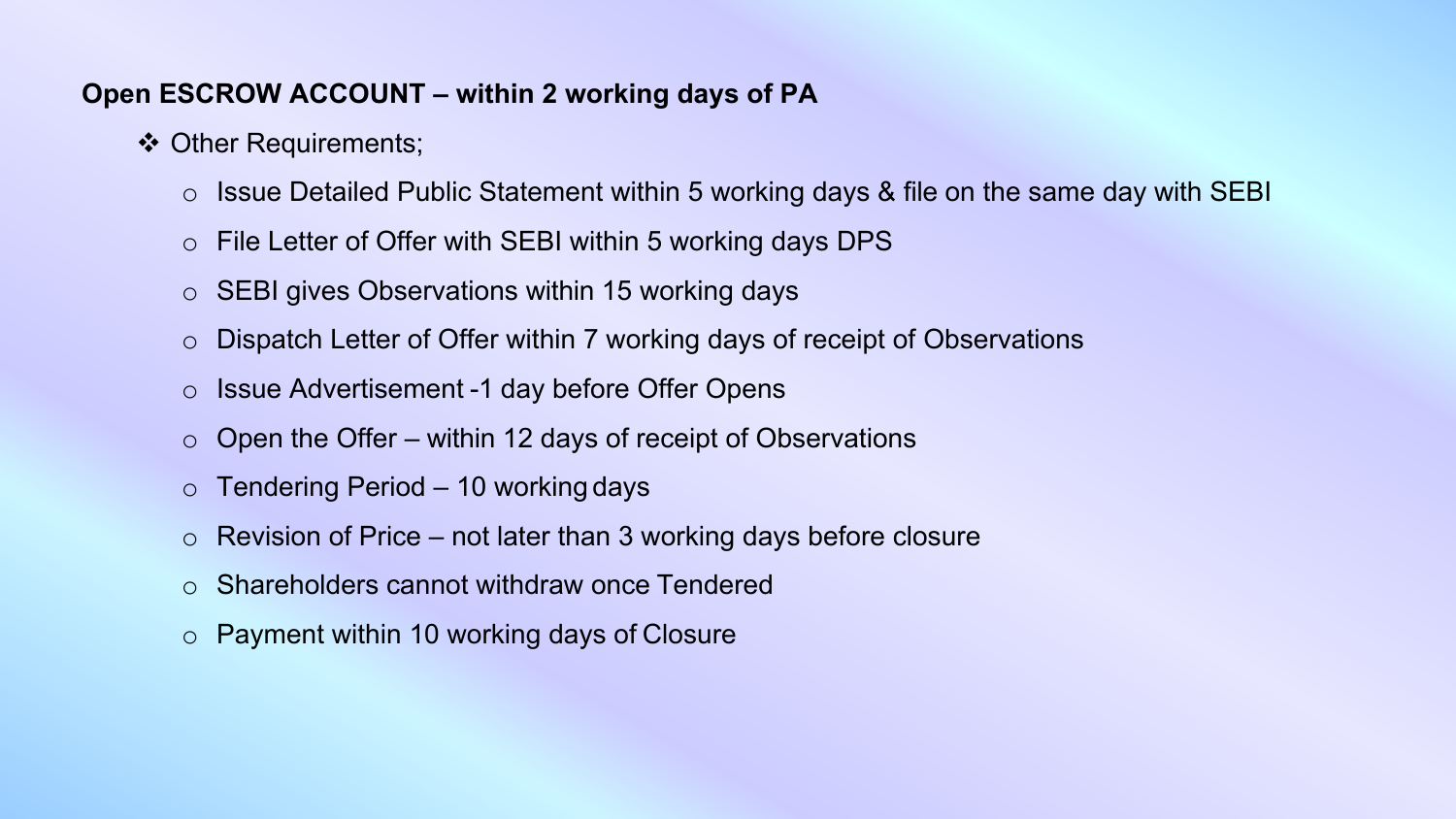#### **ESCROW ACOUNT**

- $\div$  Up to Rs.500 Crores 25% upfront (Balance 10%)
- **V** Cash
- ❖ Bank Guarantee
- $\div$  Securities Defined the type of Securities

#### **DISCLOSURES**

- ◆ Disclosure shall be for the Aggregate Holding of the Promoter & Persons Acting in Concert with him
- v Shall be given for Shares & All Securities Convertible into Equity
- v To Disclose when Acquirer acquires 5%-Event based Disclosure
- v Disclose every Acquisition and Sale exceeding 2%
- $\div$  Disclosure within2 working days
- v Shares acquired by Encumbrance shall be an acquisition and given on release of encumbrance shall be a disposal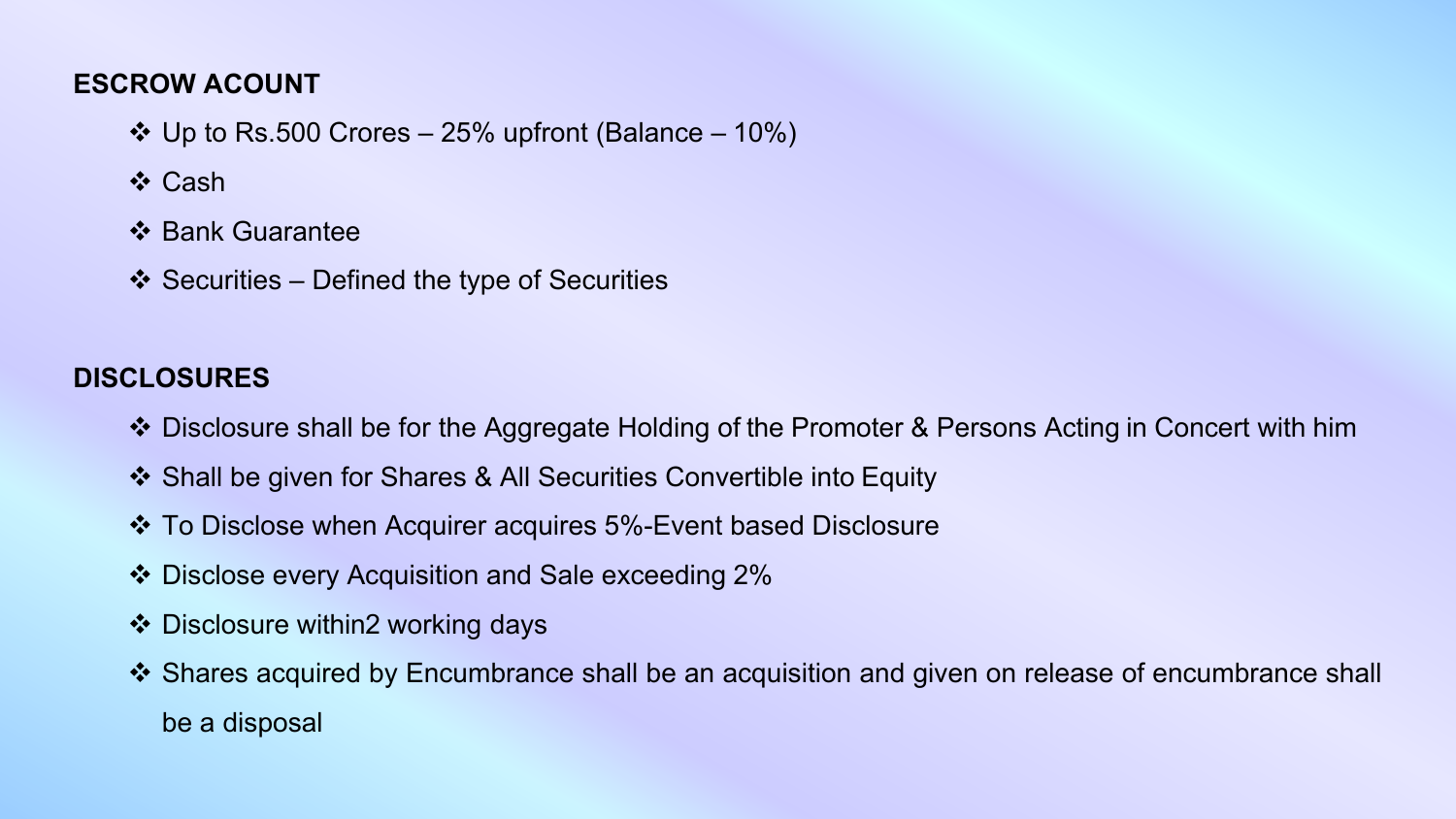- ◆ Disclosure by Persons Holding more than 25% to Stock Exchange & target Company within 7 working days of March 31st-Continual Disclosure.Even if no change.Disclosure has to be done every year.
- ❖ All Disclosure to Company & Stock Exchange
- v Details of Pledge to be disclosed within 7 working days of Creation, Invocation & Revocation to Company
- ◆ Details of Pledge to be disclosed within 7 working days of Creation, Invocation & Revocation to **Company**
- $\cdot$  Requirement of Company to File Information Done Away With

#### **COMPANY SECRETARY OF AN ACQUIRER COMPANY**

- ❖ To be Aware of the Open Offer Process
	- o Release Public Announcement (PA) on the date of acquisition
	- $\circ$  A detailed Public Statement within 5 working days of PA
	- $\circ$  File Letter of Offer with SEBI within 5 working days of Public Notice through Merchant Banker
	- o Ensure Firm Arrangement are made for the Consideration Payable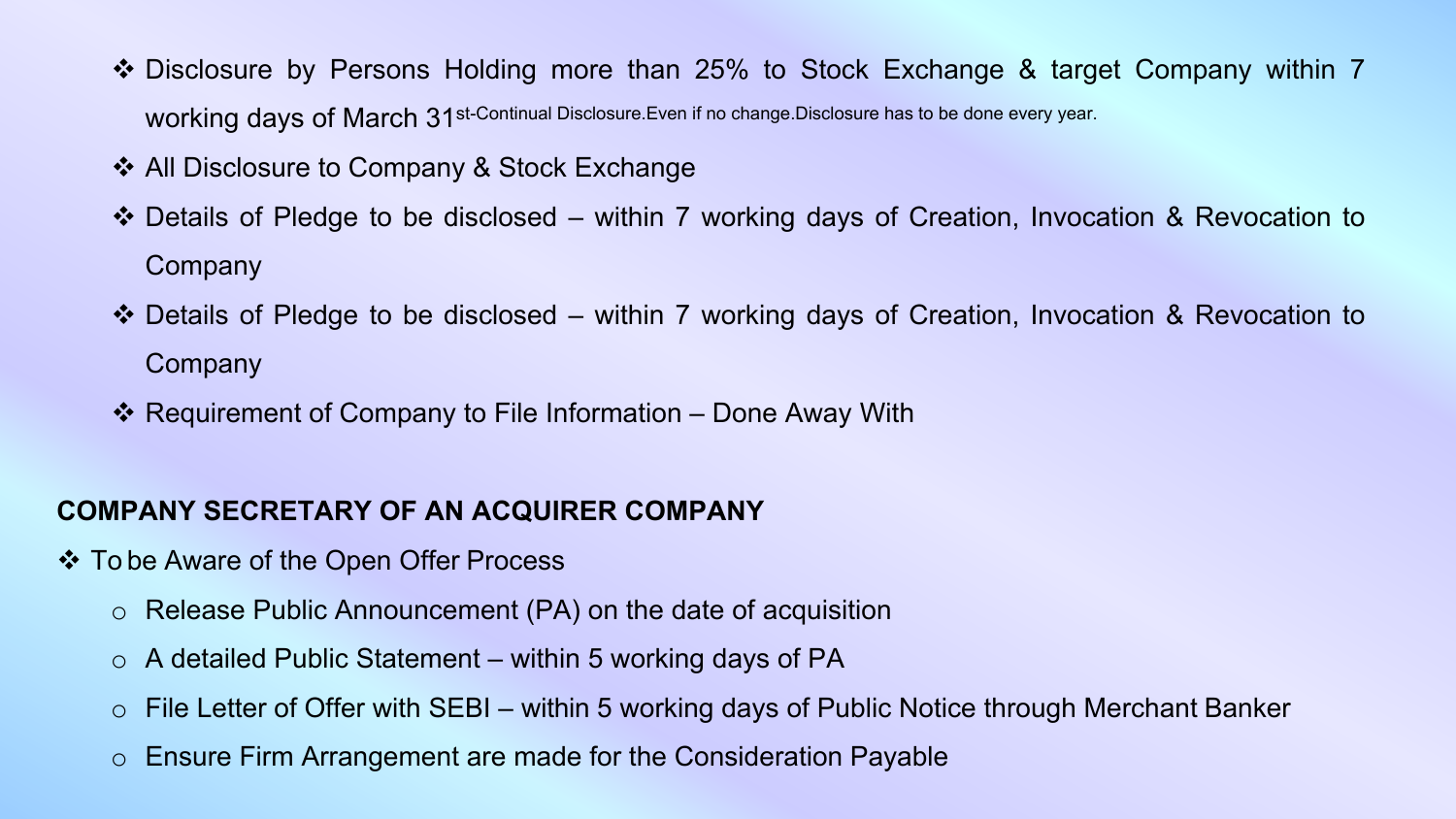- o Provide for Escrow
- o Open Offer is made for 26% of the Outstanding Capital of the Company take into account convertibles.
- o Not to Alienate any Assets of the Company, unless Statement of that effect made in the Letter of Offer. If required to Alienate – Get Shareholders Resolution (Postal Ballot)
- o To ensure that the Acquirer does not sell any Shares during the Offer Period
- o Appointment of Directors

#### **Completion of Acquisition of Shares**

- ❖ After the Closure of Offering Period
- ❖ If 100% in Escrow, 21 working days after Detailed Public Statement
- v To be Completed not later than 26 weeks after the closure of offering period
- $\div$  Preference Allotment as per ICDR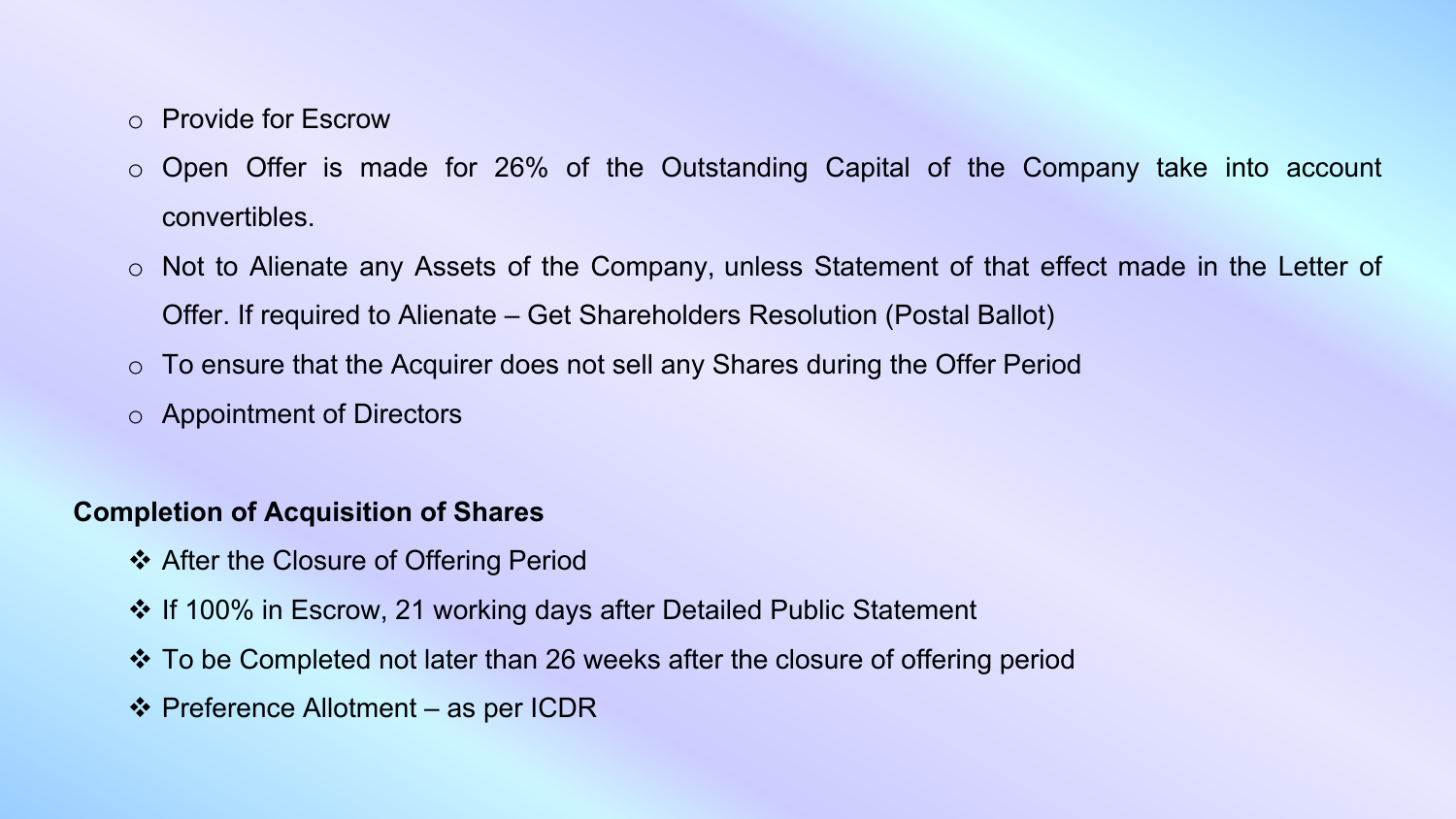#### **Company Secretary of Target Company**

- ❖ Conduct the Business in the Ordinary Course
- ❖ Not to issue any Fresh Shares
- ❖ Not to make any Buy Back
- ❖ Not to Alienate any Assets
- ❖ No Fresh Borrowings
- v Participate in the Meetings of Subsidiaries in the Normal Course of Business
- v Not to Fix Record Date for any Corporate Action 3 days of Tendering Period & till the end of Tendering period
- ❖ Appointment of Director of Acquirer
- v Form Committee of Independent Directors To Form Opinion on the Open Offer
- ❖ Provide List of Shareholders
- $\div$  Co-operate with Acquirer
- v After Completion of Offer, Register the Shares in the names of the Acquirer